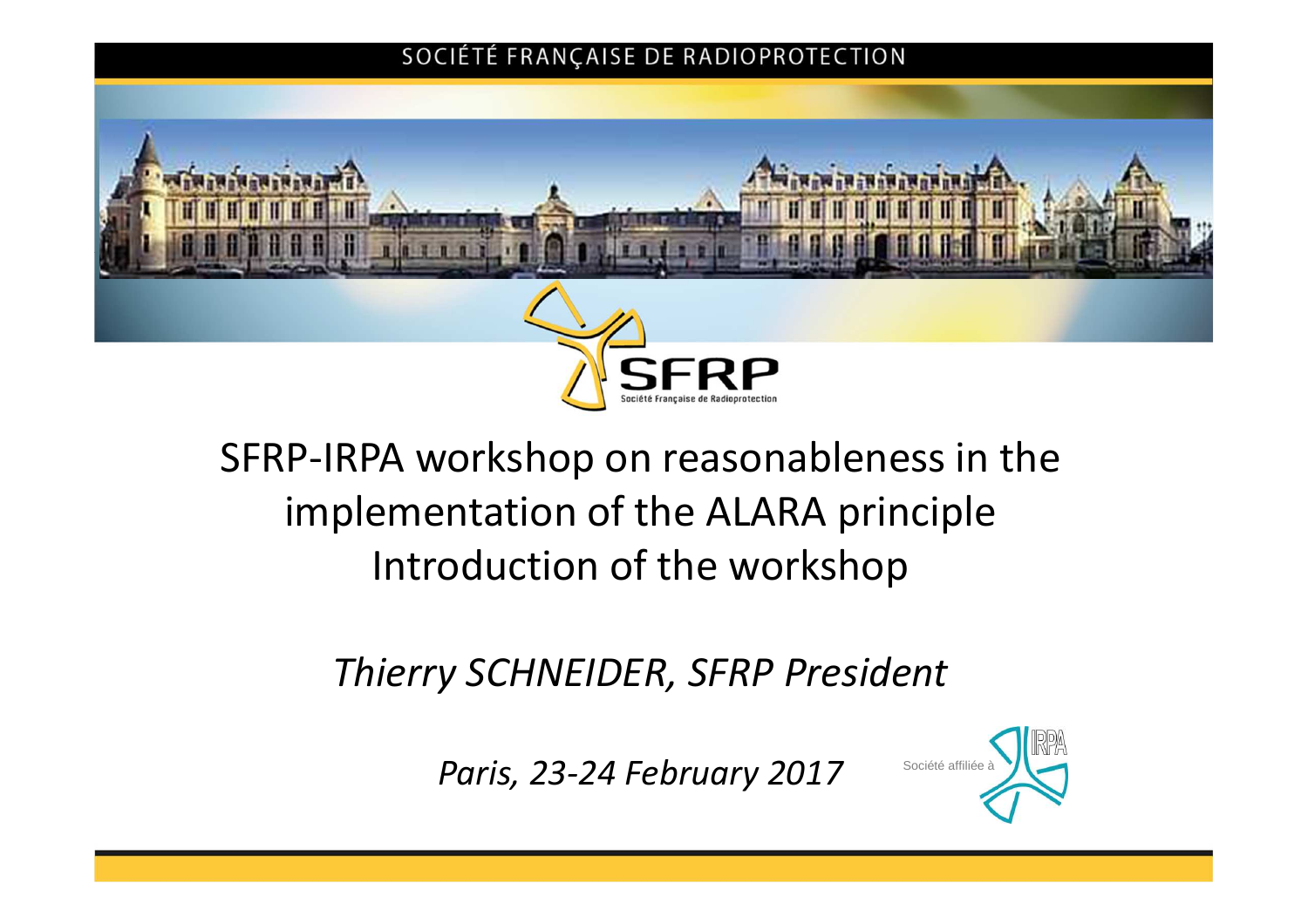

## **Origin of the workshop**

- Setting up a SFRP working group to respond to the letter from IRPA on the evolution of the system of radiological protection
- Main conclusions:
	- The key issue is to assess what is reasonable taking into account economic and societal factors;
	- The process of negotiations and the quest for reasonableness would benefit to be further discussed and shared, both at the national and international levels, with all concerned stakeholders;
	- The management of public health in a comprehensive manner should be considered in the context of the implementation of ALARA.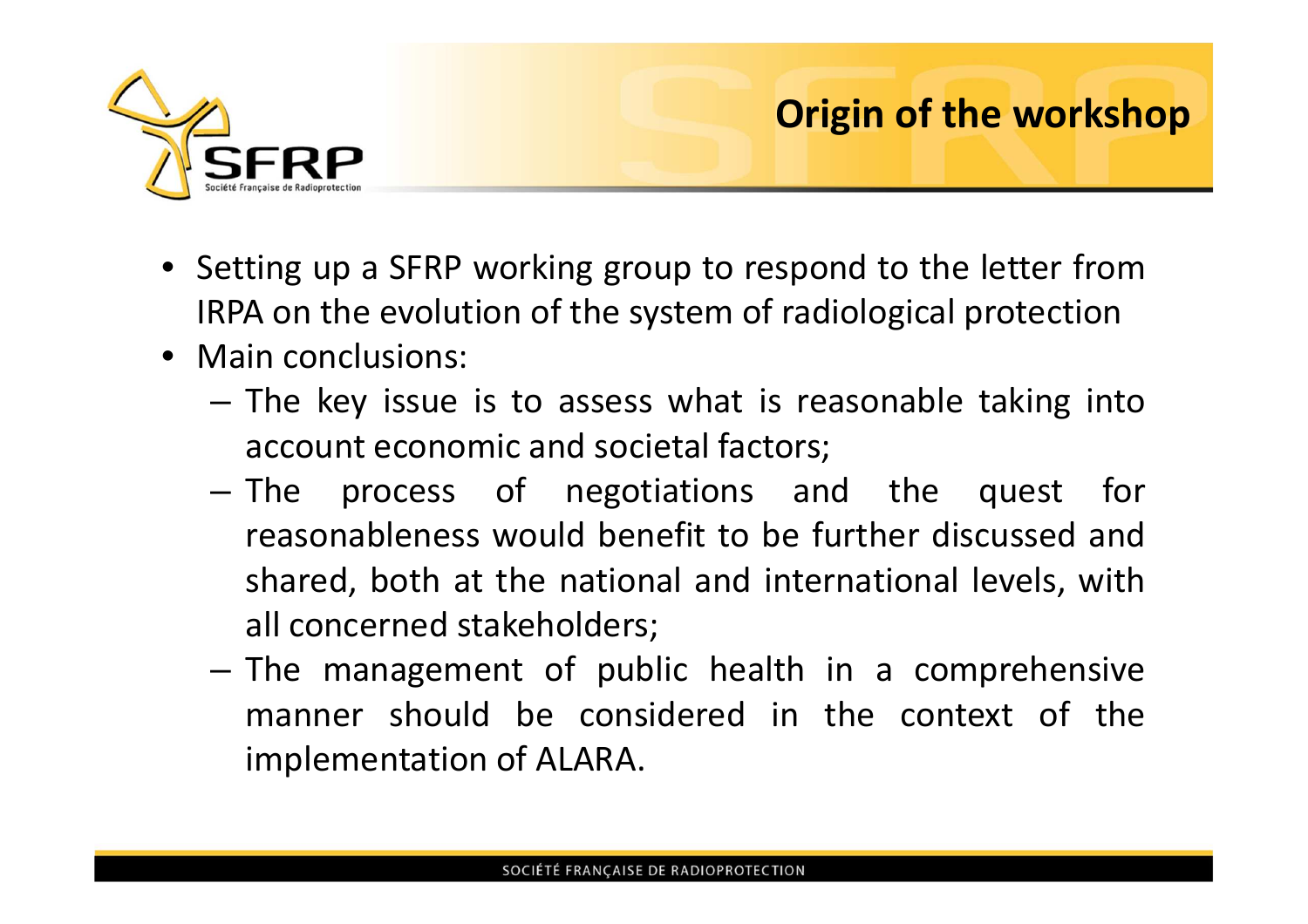

## **Aim of the workshop**

- To further address these challenges SFRP proposed to engage, within IRPA activities, a reflection on:
	- The practical implementation of the ALARA approach with a focus on what is judged "reasonable"
	- The development of holistic risk management approaches to better integrate different risks
- The aim would be to prepare a document on the lessons learned from the sharing of experience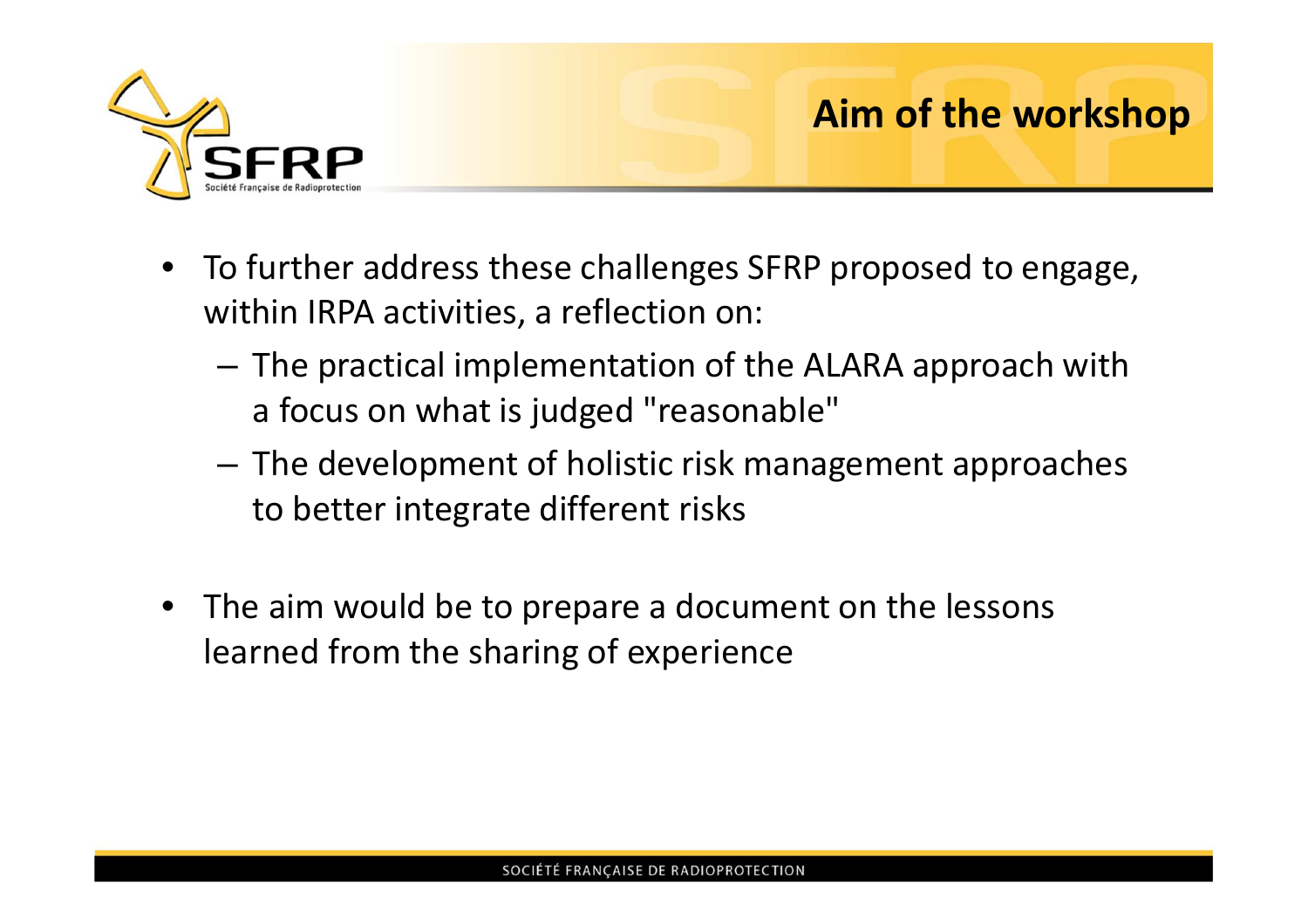

### *ICRP Publication 22, 1973*

"It is then helpful to express the population dose not only in man-rems, but also in **social and economic terms**, for example, in terms of **detriment or monetary units**, so that the advantage of a **reduction in collective dose** can be **compared directly** with the **detriment or cost** of achieving this reduction." (§18)

- Necessity to balance risk and benefit
- Introduction of the monetary values of the person-Sv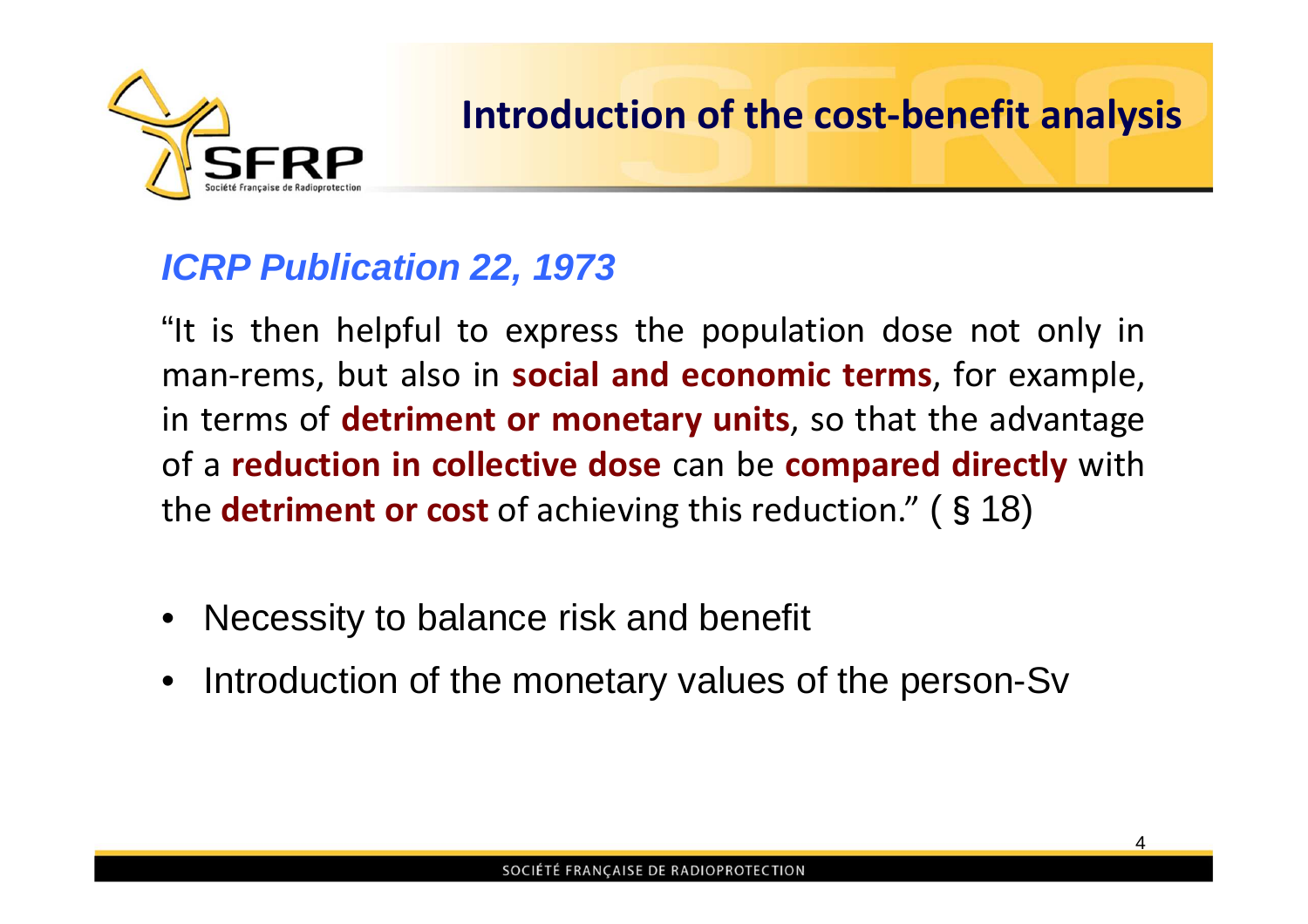

## **Economic rationality and cost-benefit analysis**

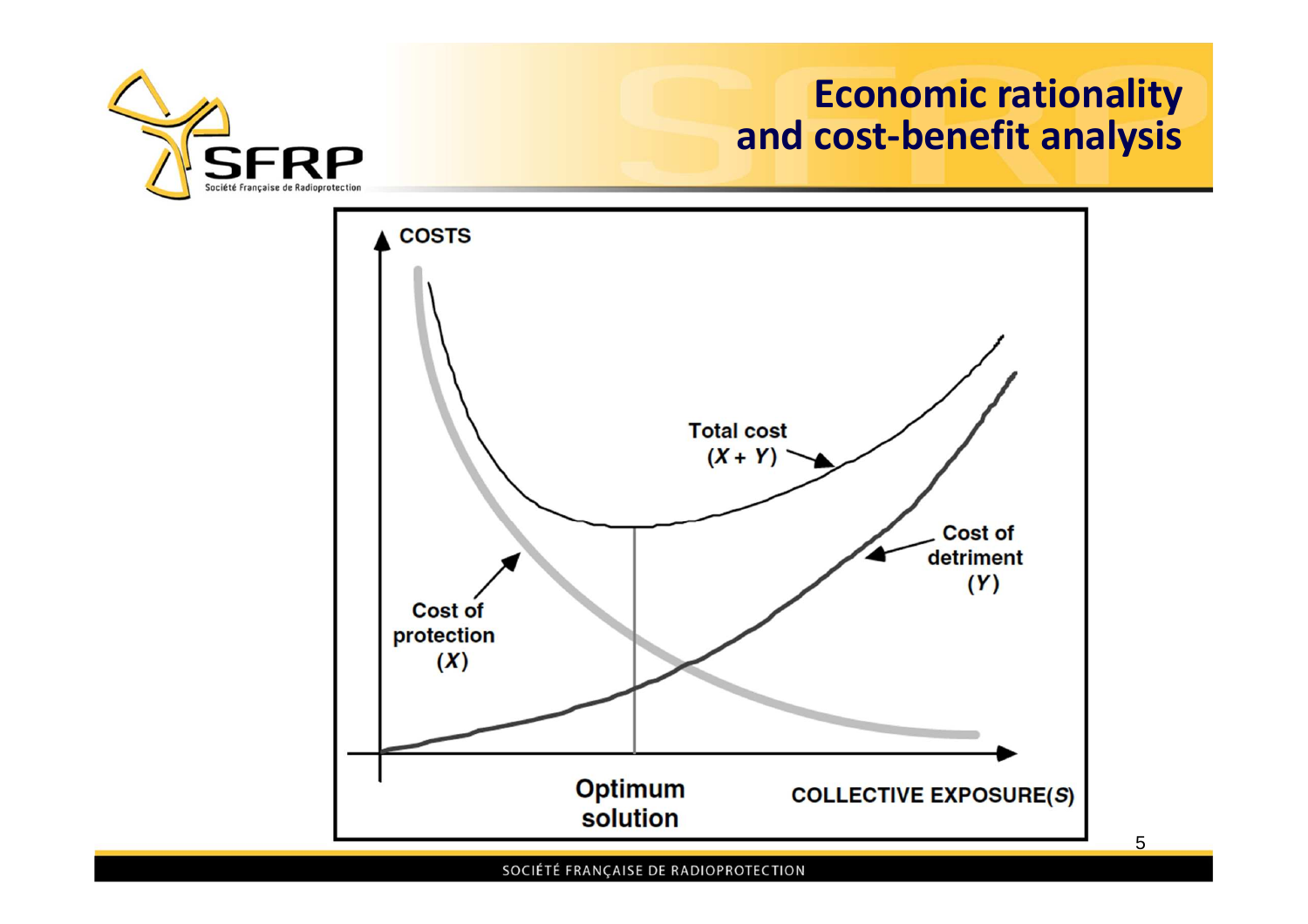

## **Monetary value of the person-Sv**

Monetary value of the unit of collective exposure Individual level of exposure (d) aBase d0  $\alpha$ Ref(d) =  $\alpha$ Base for d < d0  $\alpha \text{Ref}(d) = \alpha \text{Base} (d/d0)^a$  for  $d \geq d0$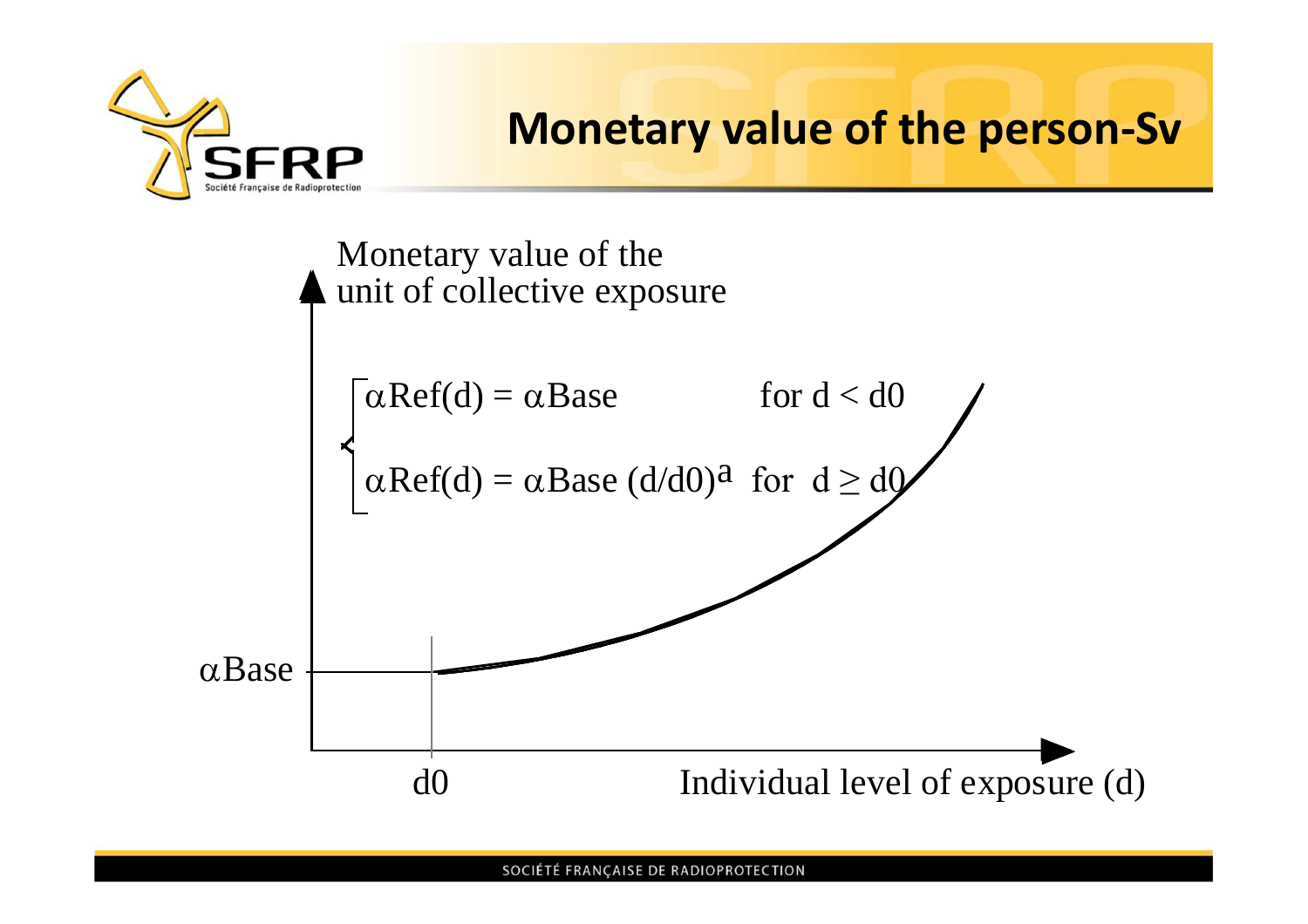

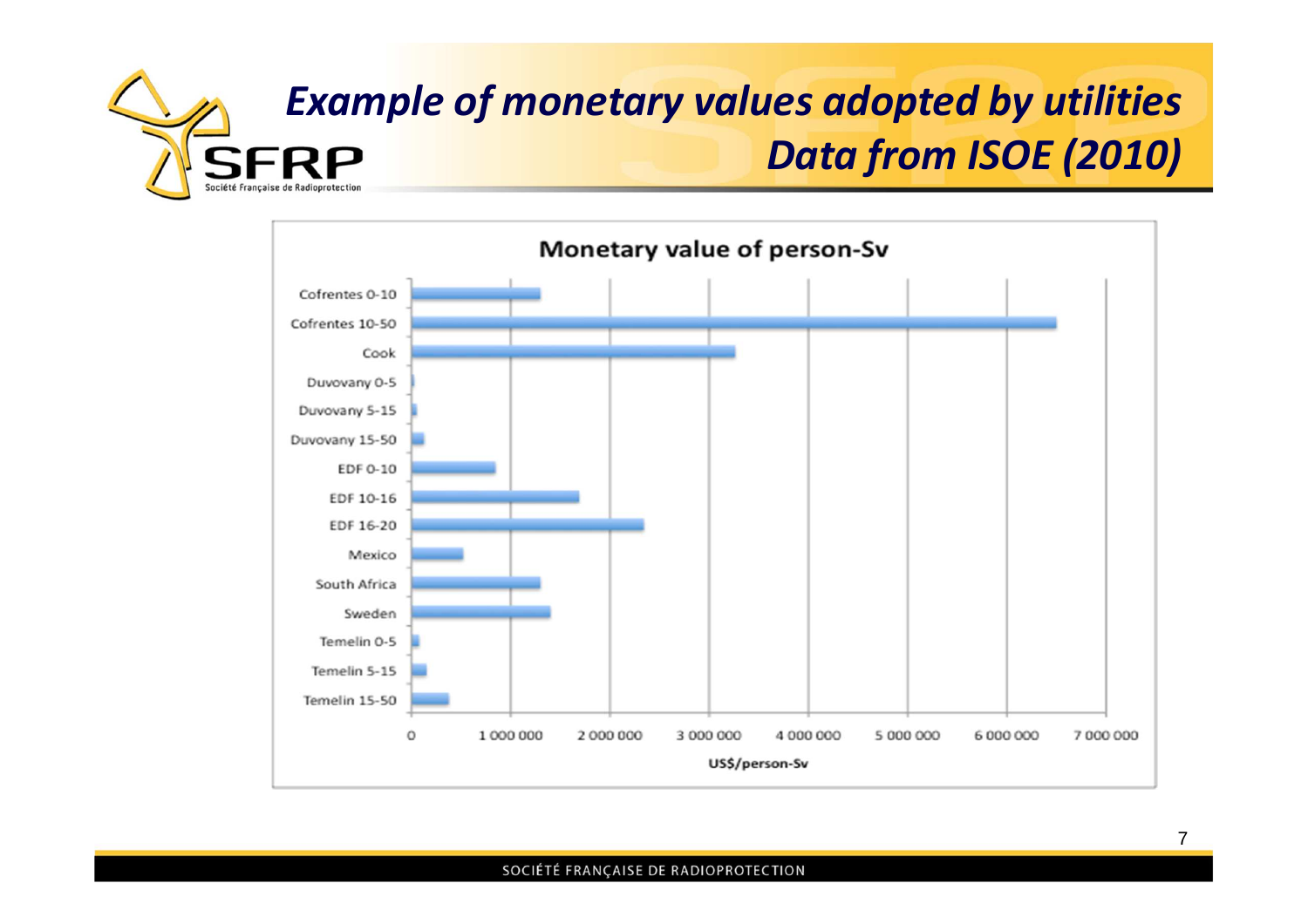

## **Model of tolerability in Publication 60, 1991 (1)**

- **Unacceptable risk**
	- *'The first word is "unacceptable", which is used to indicate that the exposure would, in the Commission's view, not be acceptable on any reasonable basis in the normal operation of any practice of which the use was a matter of choice. Such exposures might have to be accepted in abnormal situations, such as those during accidents'*
- **Tolerable risk**
	- *'Exposures that are not unacceptable are then subdivided into those that are "tolerable", meaning that they are not welcome but can reasonably be tolerated […]'.*
- **Acceptable risk**
	- *' […] and "acceptable", meaning that they can be accepted without further improvement i.e. when the protection has been optimised'.*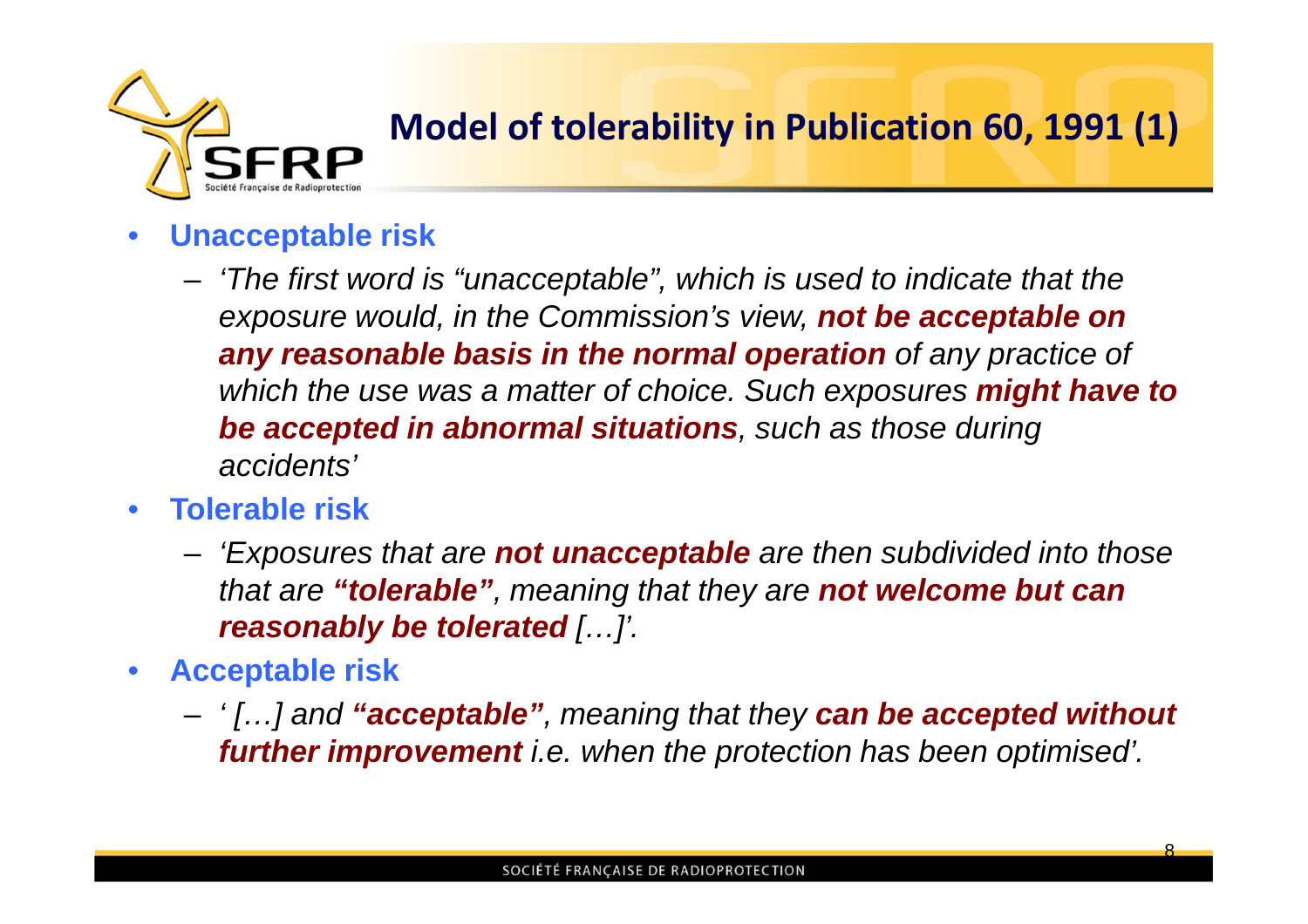

## **Model of tolerability in Publication 60, 1991 (2)**

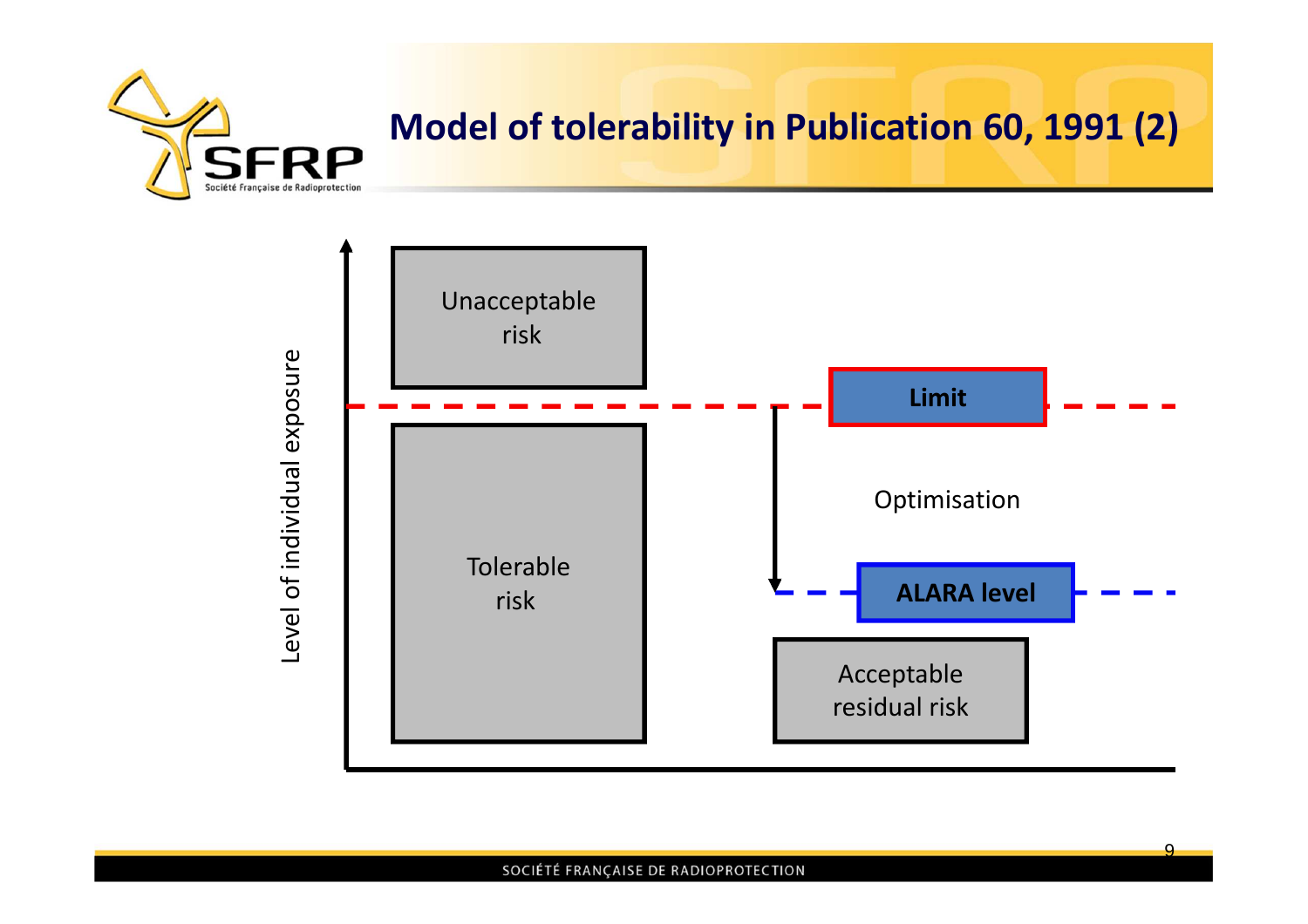

## **Stakeholder involvement (1)**

- The "**reasonable**" can **not be defined universally** and therefore refers to the characteristics of the exposure situation
- One of the key challenges: to develop evaluation procedures for **deliberation among stakeholders on what is reasonable**
- Importance of fostering the **emergence of informed and advised stakeholders (radiological protection culture)** allowing them to make effective decisions for their **own protection and well-being** while weighing up the individual and collective dimensions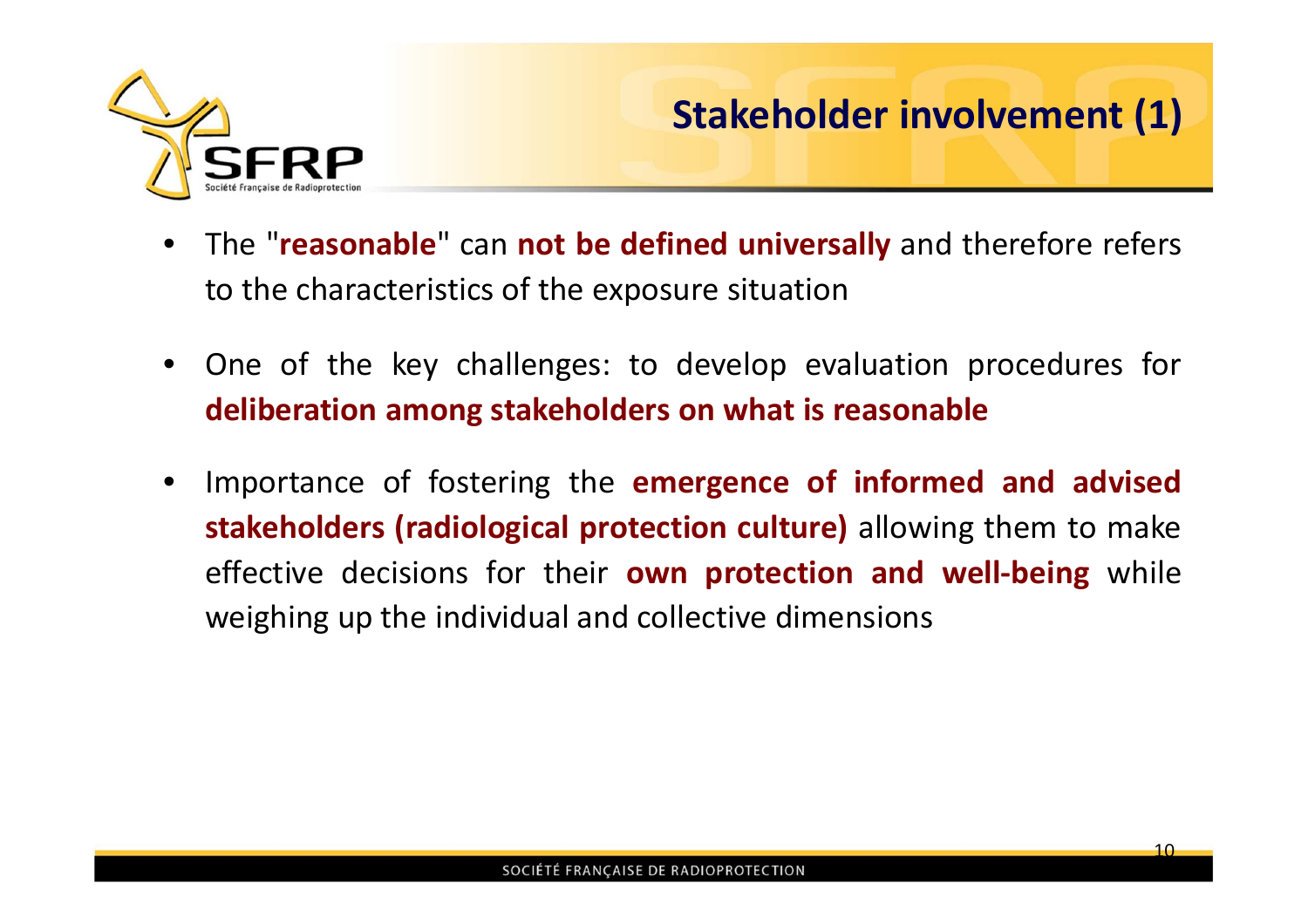

## **Stakeholder involvement (2)**

11

#### *Societal considerations and values (according ICRP, Pub 101, 2006)*

- Equity
- Ability to control (measurement, health surveillance, etc.)
- Sustainability
- Intergenerational considerations
- Individual benefit
- Social benefit
- Level of information/knowledge held by those exposed
- Social trust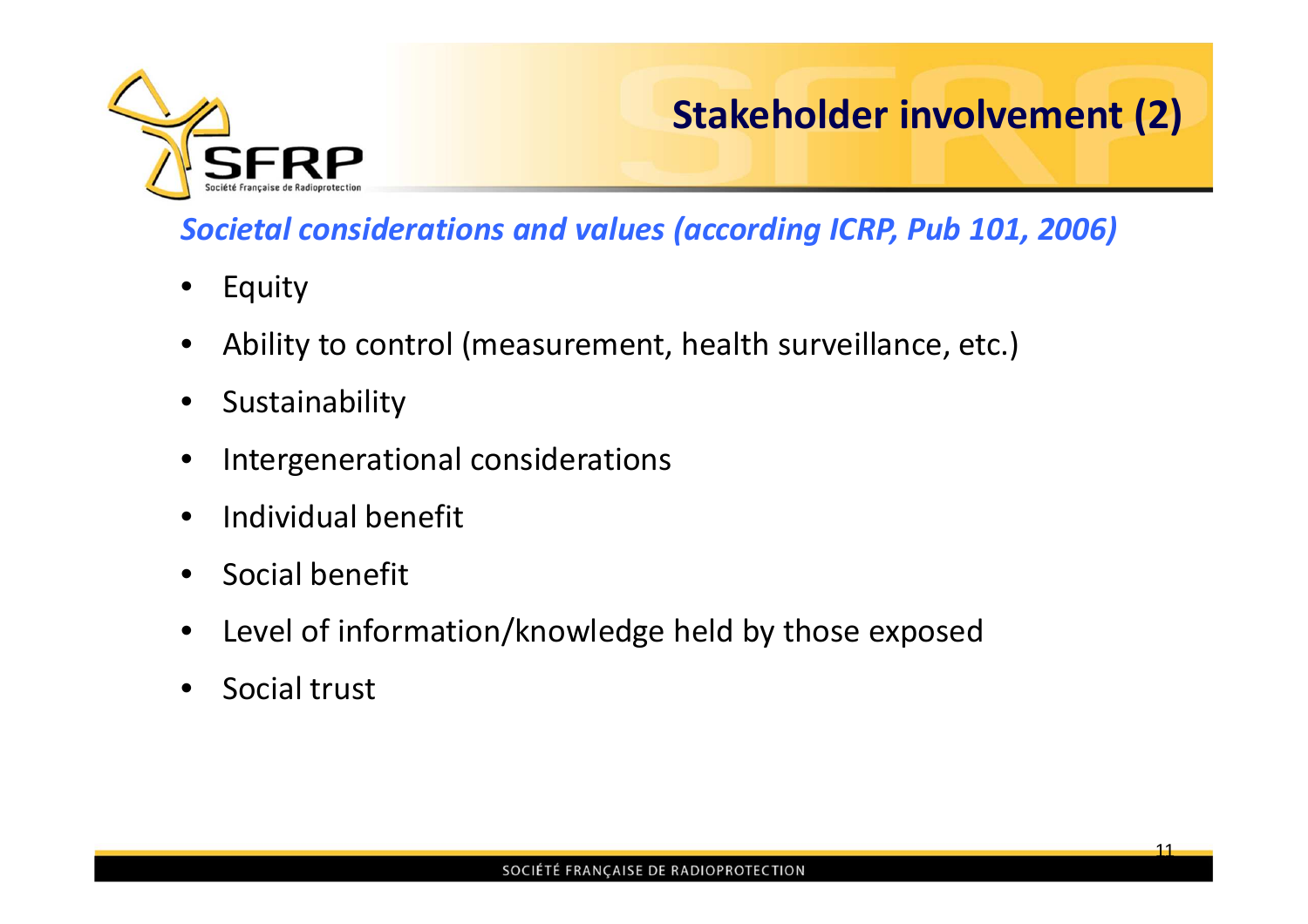

## **Some issues at stake for the application in nuclear industry (1)**

#### • *For occupational exposures:*

- Significant reduction of the highest individual exposures since ICRP Publication 60, notably with reduction of dose limits
- Average individual dose rather low, but distribution of doses depends on the categories of workers
- Optimisation process largely driven in the 80s and 90s by costbenefit analysis
- Monetary values of the person-Sv still used for selecting options of protection in some cases
- How to integrate and quantify the different components in the optimisation process?
- How to organise the deliberation on reasonableness?
- How to develop a holistic approach?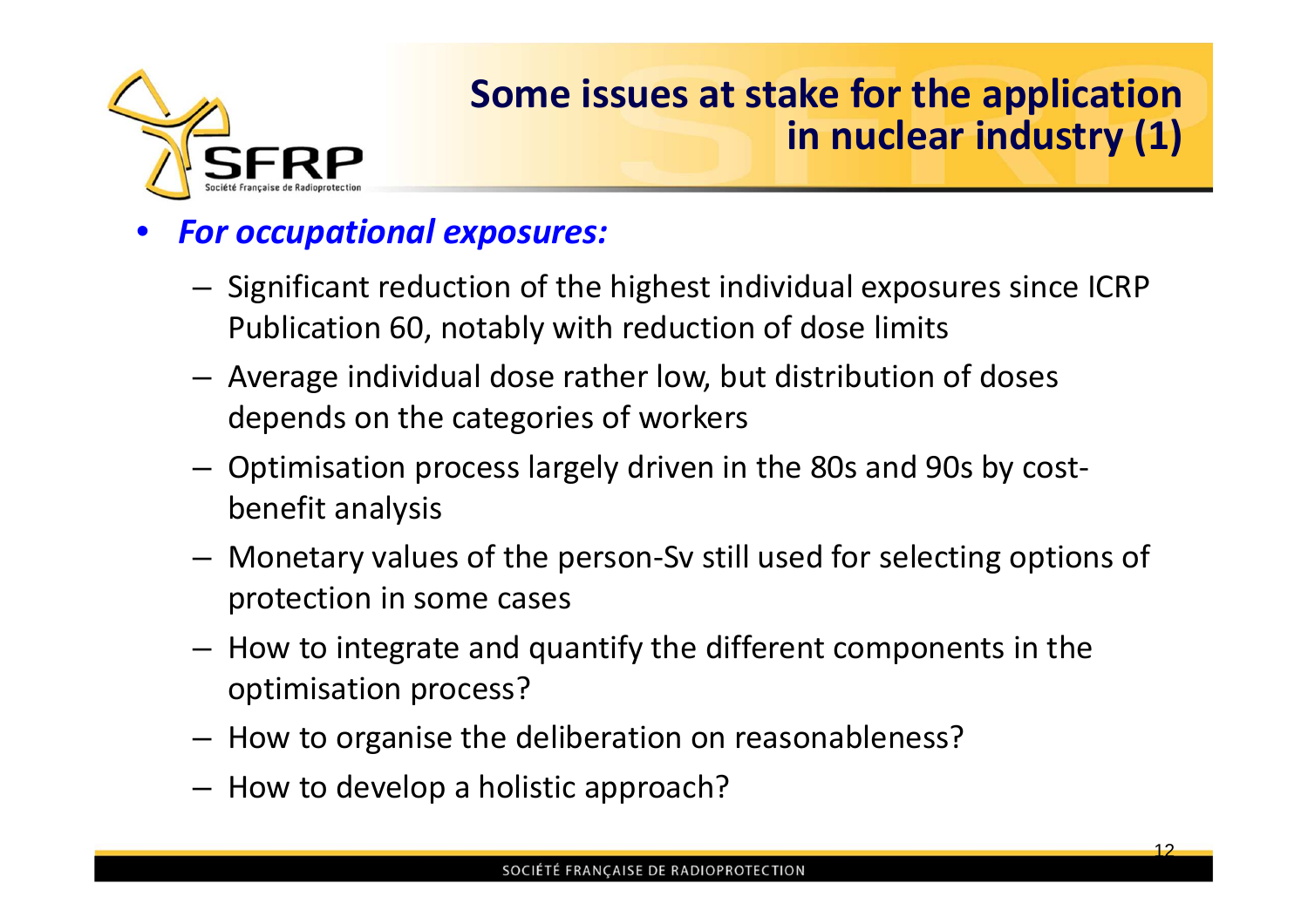

## **Some issues at stake for the application in nuclear industry (2)**

#### • *For public exposures:*

- Induced by discharges of nuclear installations
- Individual exposures in the range of  $\mu$ Sv per year for the representative person
- Debate on the calculation and use of collective dose
- Management largely driven by the Best Available Technology (depending on the countries: expressed in activity/Bq or dose/mSv)
- Role of optimisation to be addressed:
	- Which criteria?
	- Who is deciding about the optimised level?
	- How to involve the public in this process?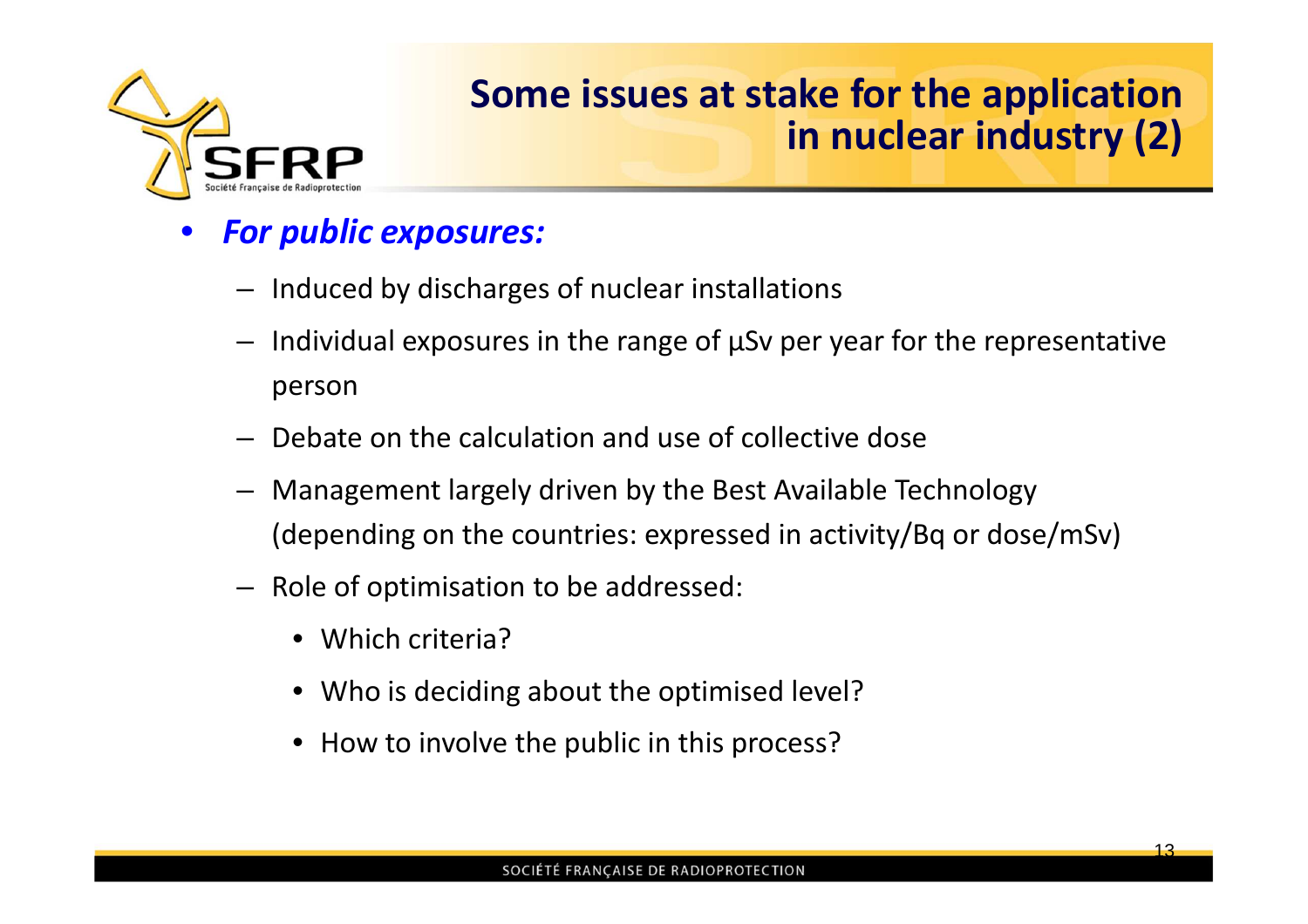

## **Some issues at stake for the application in medical sector**

- *For medical staff:*
	- Generally coping with high individual doses in interventional radiology/cardiology, with a link between occupational and patient exposure
	- Focus during the last decade on the development of radiological protection culture among the medical staff (including the different categories of personnel)

#### • *For patients:*

- Dose limit not applicable but, in principle, optimisation should be at the core of the protection strategy
- How to evaluate/judge the balance between benefit and detriment?
- How the patients could be involved in this process?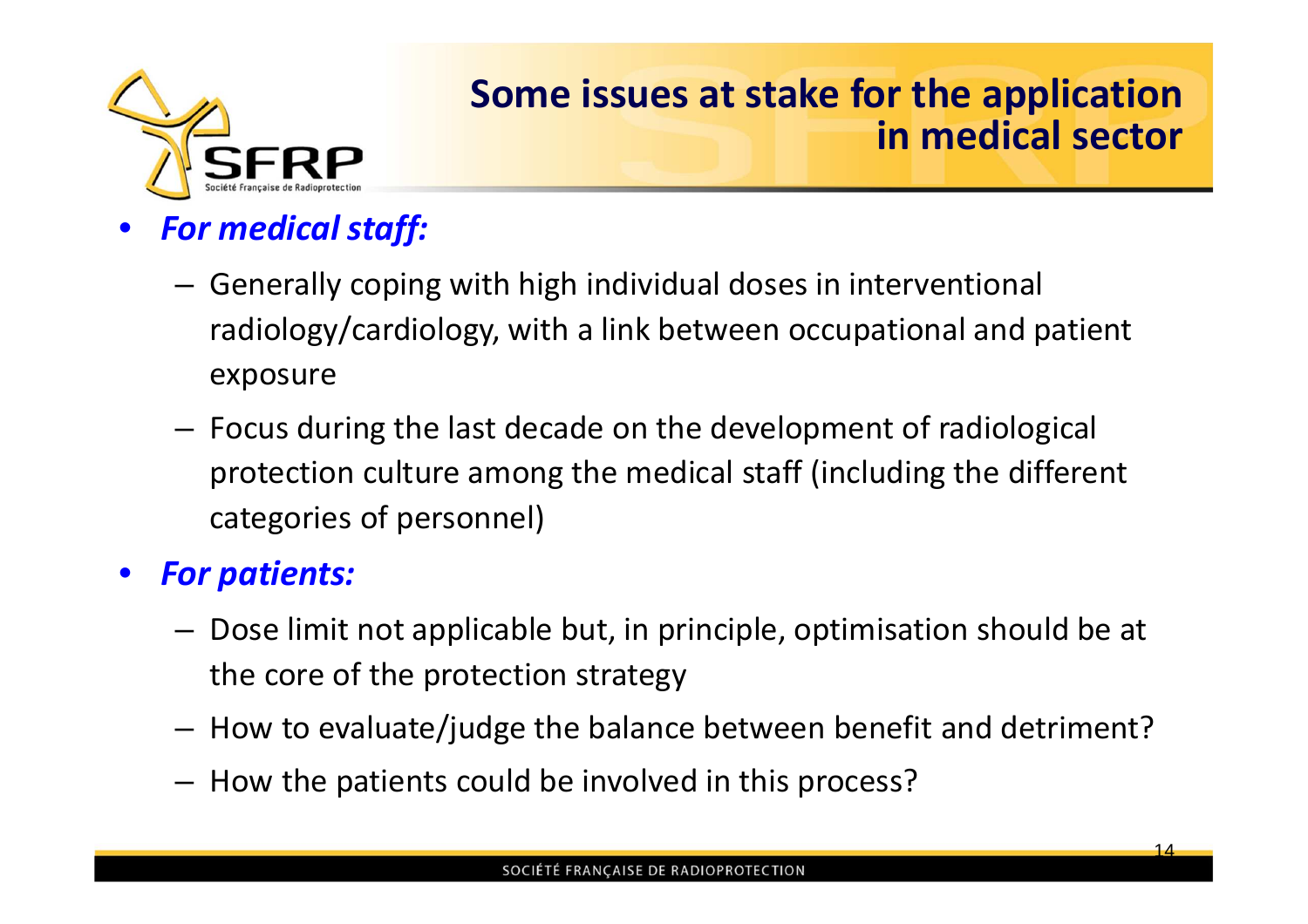

## **Some issues at stake for the application in existing exposure situations (1)**

#### • *For exposure to radon :*

- Individual doses due to chronic exposures, potentially significant
- Dependant from the natural background, the building and its use
- Optimisation driven by adoption of reference levels
- Individual decision to implement protective actions largely relies on economic factors
- *For legacy sites:*
	- Doses also due to chronic exposures
	- Main focus on decontamination of the site
	- How far to go?
		- Decision to be made on residual contamination
		- How to decide and who is involved? Considerations on resources limitation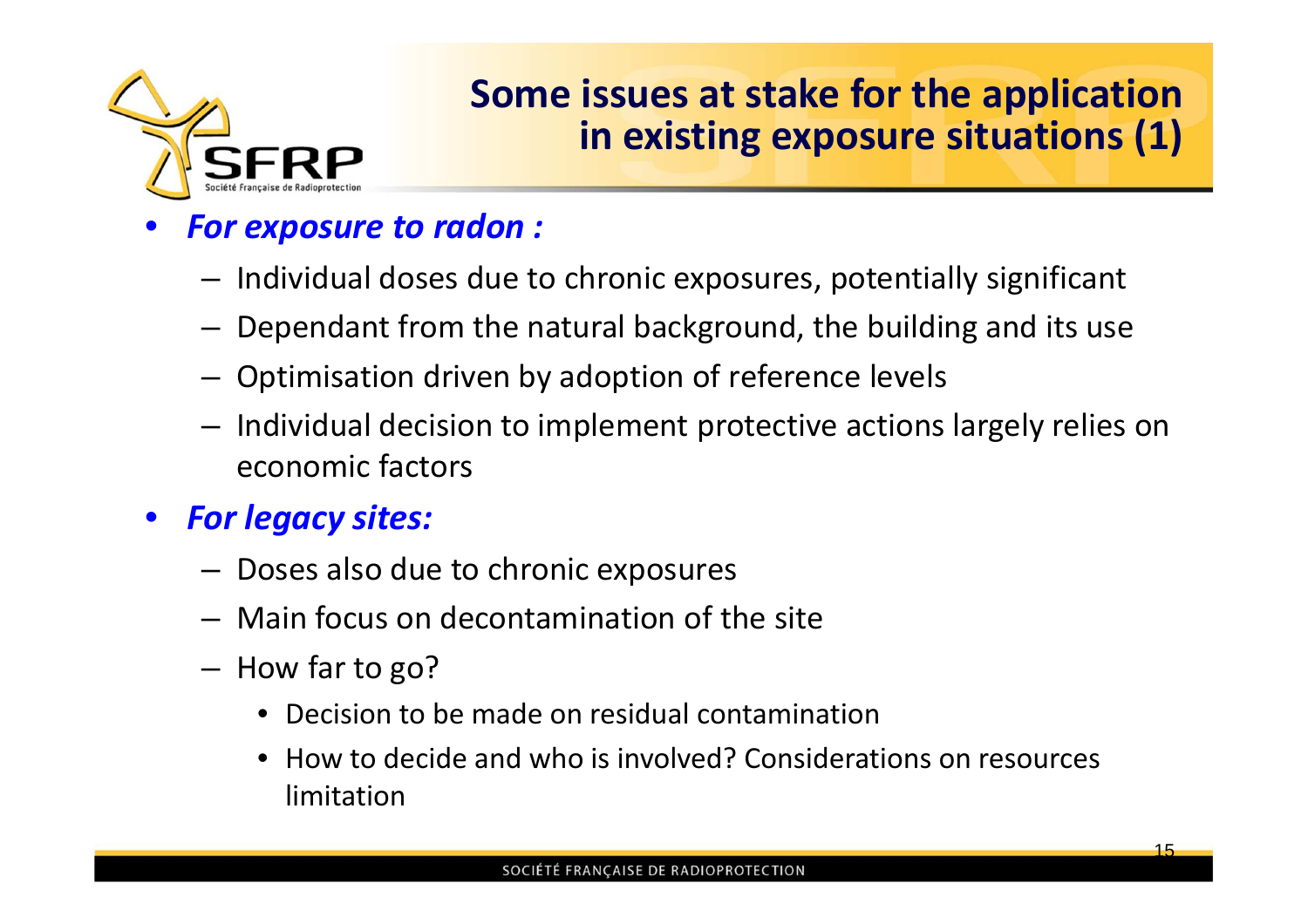

## **Some issues at stake for the application in existing exposure situations (2)**

- *For post-accident situations:*
	- For responders:
		- How far to accept the introduction of flexibility in the individual exposures?
		- How to judge the optimum level in such circumstances?
		- Who could be involved and how to introduce a dynamic process of improvement of the situations?
	- For the public:
		- Limited use of cost-benefit analysis for the selection of the protection strategies
		- Importance of considering the human dimensions for the selection of protection strategies and the long term exposures
		- Combination of individual and collective decisions: How to define the optimal level and who has to be involved in this evaluation?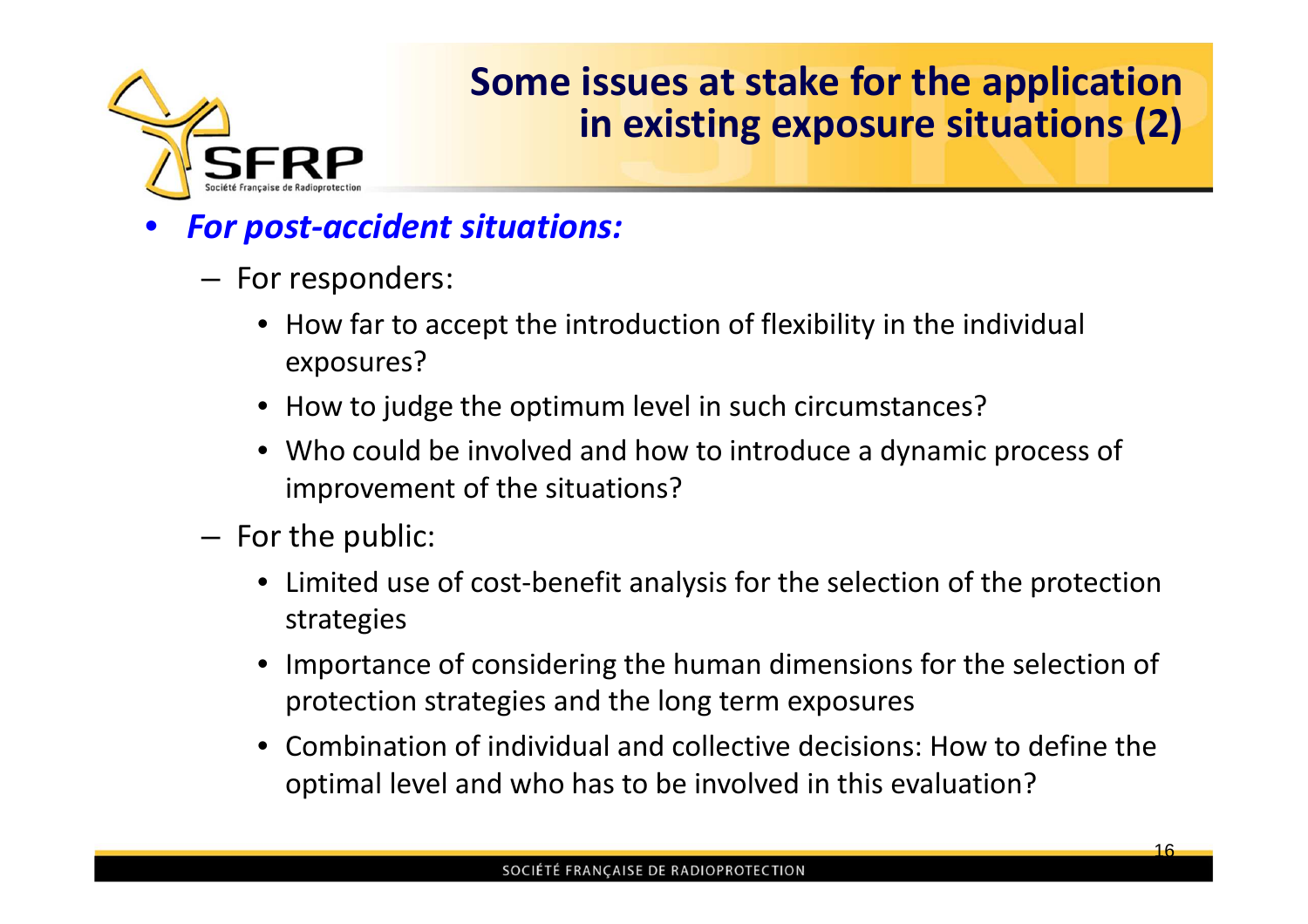

## **Proposal for engaging the reflection**

- Review the **current practices** in implementing ALARA
	- R**espective roles of decision-aiding techniques** and **stakeholders** in establishing reasonable levels of protection.
	- Reflection on ethical and societal values that underpin the concept of reasonableness.
- Share examples of ALARA implementation in different fields of activities
	- who were the stakeholders,
	- what was the decision making process (inside/outside the facility; ±deliberative),
	- what were the priorities (risk; societal demand…),
	- any use of decision aiding techniques or tools,
	- any issues related to the search or meaning of « reasonable »